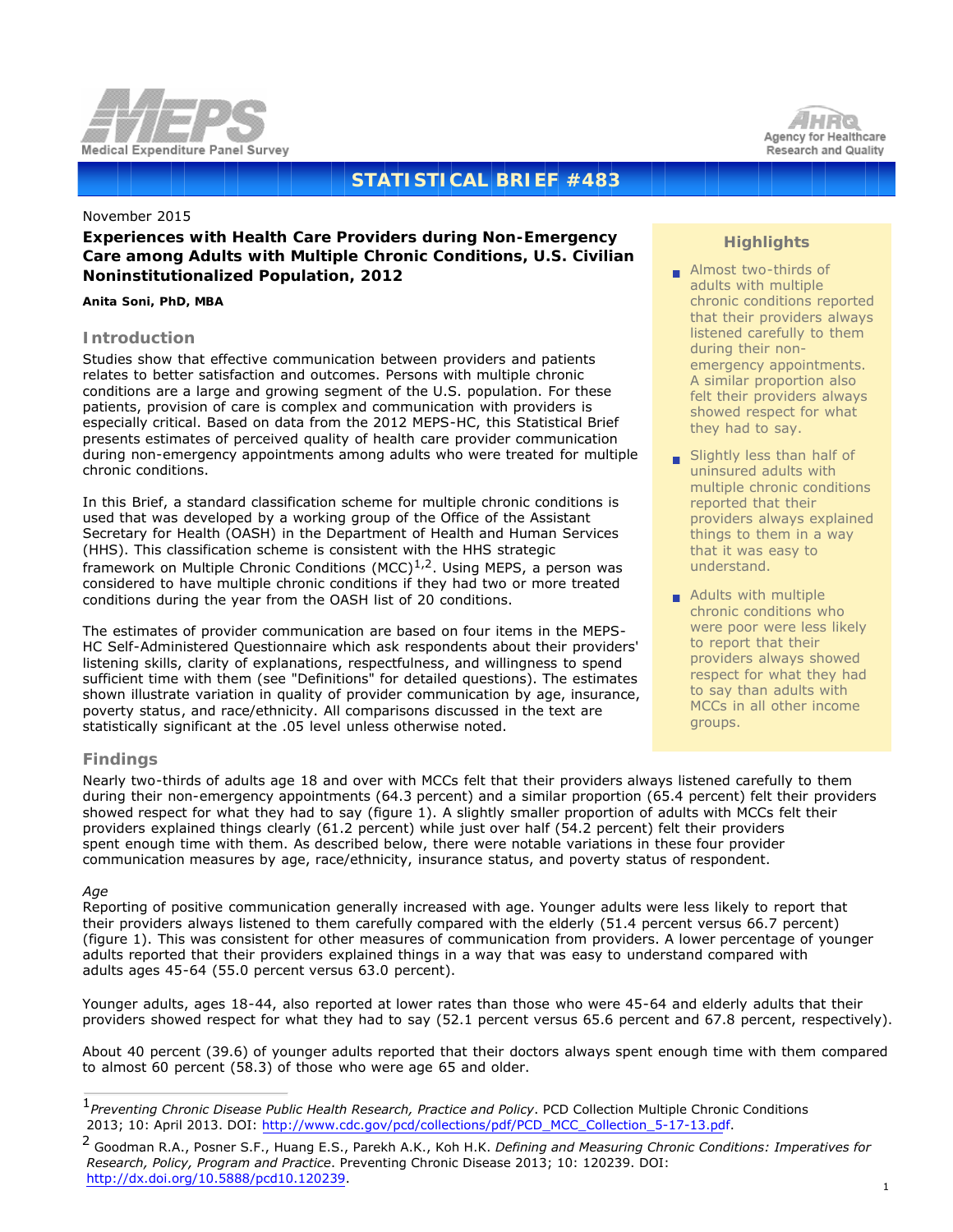## *Race/ethnicity*

In general, higher proportions of non-Hispanic blacks reported positively on the indicators of provider communication. For example, non-Hispanic black adults reported at higher rates than non-Hispanic white and Hispanic adults that their health care providers always listened carefully to them (70.2 percent versus 63.9 percent and 61.6 percent, respectively) (figure 2). In addition, nearly two-thirds of non-Hispanic black adults with multiple chronic conditions reported that their doctors always explained things to them in a way that was easy to understand as compared to Hispanic or non-Hispanic white adults with multiple chronic conditions (60.7 percent each).

Non-Hispanic black adults reported at a slightly higher rate than non-Hispanic white adults that the providers always showed respect for what they had to say (68.7 percent versus 64.6 percent) and 59.7 percent reported that their providers always spent enough time with them. This was higher than the rates for non-Hispanic white (53.6 percent) or Hispanic (53.3 percent) adults.

#### *Insurance*

Among adults ages 18-64, those with private insurance were most satisfied and the uninsured were least satisfied with provider communication (figure 3). Just over half (51.3 percent) of those who were uninsured reported that their providers always listened carefully to them. This was lower than those with public only insurance (57.8 percent) and those who had any private insurance (64.4 percent).

Almost two-thirds (65.2 percent) of nonelderly adults with any private insurance who had multiple chronic conditions reported that their providers always explained things in a way that was easy to understand. In comparison, adults with only public insurance and those who were uninsured reported at lower rates that their providers always listened to them carefully (54.4 percent and 47.7 percent, respectively).

Half of uninsured adults with multiple chronic conditions reported that their providers showed respect for what they had to say during their non-emergency appointments. This was lower than those with public only or any private insurance (57.3 percent and 66.4 percent, respectively).

While only about half (52.5 percent) of adults ages 18-64 with multiple chronic conditions and private insurance coverage reported that their providers spent enough time with them during their appointments, this percentage was higher than for adults with only public insurance and the uninsured (46.9 percent and 39.8 percent, respectively).

#### *Poverty status*

The quality of communication with providers tended to increase with income (figure 4).

For example, about two-thirds of adults in middle and high income families reported that their providers always listened carefully to them compared to only 58.9 percent of the poor.

Poor adults with multiple chronic conditions reported at lower rates than persons in middle or high income families that their providers always explained things in a way that was easy to understand (55.7 percent versus 62.9 percent and 63.8 percent, respectively).

Those who were poor also reported at lower rates than all other income categories that their providers always showed respect for what they had to say (58.4 percent versus 63.4 percent, 66.4 percent, and 68.7 percent).

About half of poor adults with multiple chronic conditions reported that their providers always spent enough time with them. This was lower than middle or high income adults (54.5 percent and 55.8 percent, respectively).

## **Data Source**

The estimates shown in this Statistical Brief are based on data from the MEPS 2012 Full Year Consolidated Data File (HC-155), using data from the 2012 Self-Administered Questionnaire (SAQ). The SAQ asked respondents questions about their assessment of health care providers and systems. The health care quality measures in the SAQ were taken from the health plan version of Consumer Assessment of Healthcare Providers and Systems (CAHPS®), an AHRQ-sponsored family of survey instruments designed to measure quality of care from the consumer's perspective. All of the variables refer to events experienced in the last 12 months and were asked of adults age 18 and older.

## **Definitions**

The health care quality measures in the SAQ were taken from the health plan version of CAHPS®, an AHRQ-sponsored family of survey instruments designed to measure quality of care from the consumer's perspective.

All of the variables refer to events experienced in the last 12 months and were asked of adults age 18 and older. In this Statistical Brief, the variables included from the CAHPS® are about communication with providers during nonemergency appointments; how often health providers listened carefully to them; how often health providers explained things in a way that was easy to understand; how often providers showed respect for what they had to say; and how often did health providers spend enough time with them.

SAQ weights were used to create the weighted estimates.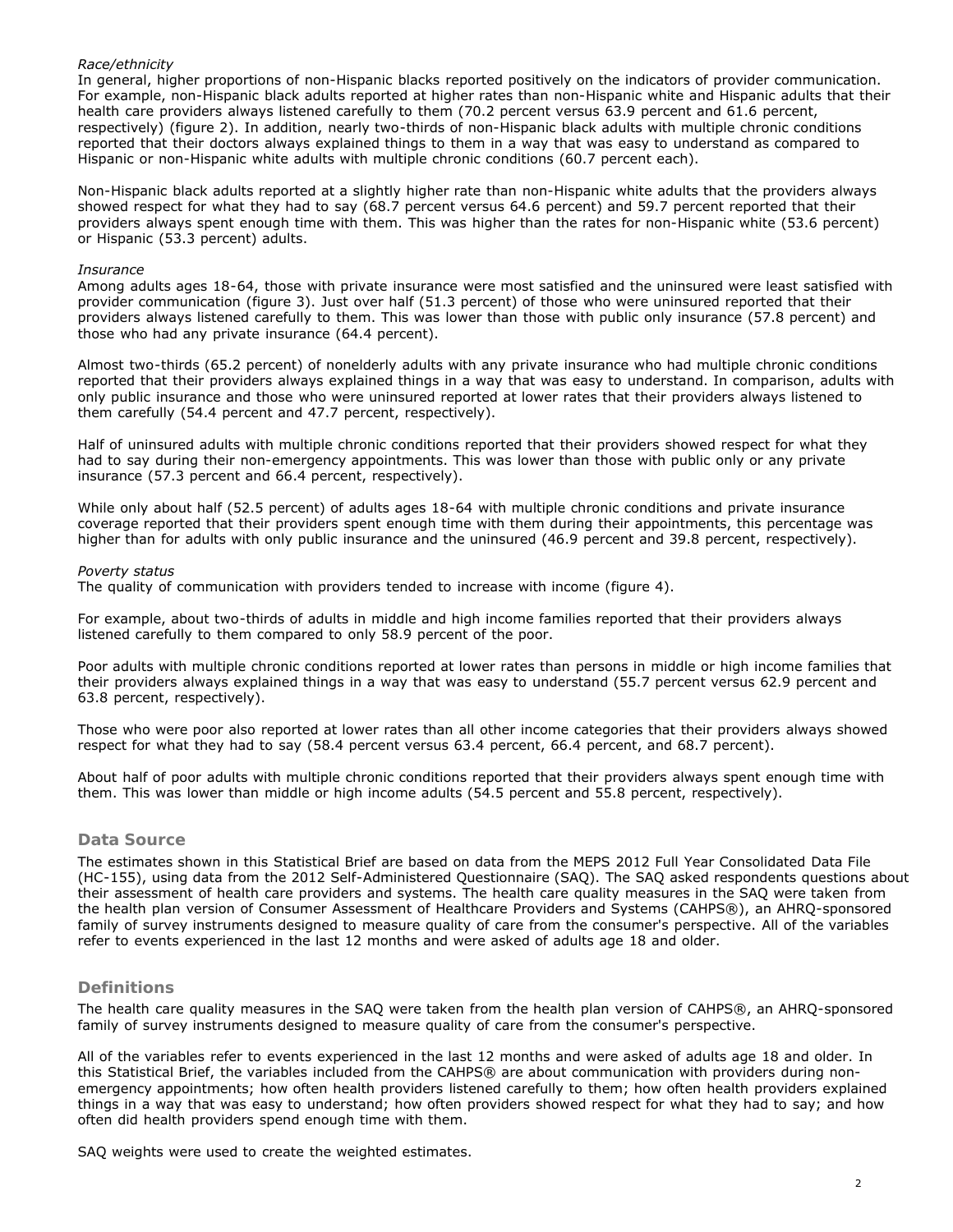Only adults who reported at least one non-emergency appointment during the last 12 months were included in this analysis.

### *Poverty status*

Four income groups were defined based on the percentage of the poverty line for total family income, adjusted for family size and composition. The following categories were used:

- Poor: Persons in families with incomes less than or equal to the poverty line, including those who reported negative income; and persons in families with incomes over the poverty line through 125 percent of the poverty line.
- Low income: Persons in families with incomes over 125 percent through 200 percent of the poverty line.
- Middle income: Persons in families with incomes over 200 percent through 400 percent of the poverty line.
- High income: Persons in families with incomes over 400 percent of the poverty line.

#### *Health insurance status*

Individuals under age 65 were classified in the following three insurance categories based on household responses to health insurance status questions:

- Any private health insurance: Individuals, who, at any time during the year, had private insurance that provided coverage for hospital and physician care, were classified as having private insurance. Coverage by TRICARE (Armed Forces related coverage) was also included as private health insurance. Insurance that provided coverage for a single service only, such as dental or vision coverage, was not included.
- Public coverage only: Individuals were considered to have public coverage only if they met both of the following criteria: 1) they were not covered by private insurance at any time during the year, and 2) they were covered by one of the following public programs at any point during the year: Medicare, Medicaid, or other public hospital/physician coverage.
- Uninsured: The uninsured were defined as those not covered by private hospital/physician insurance, Medicare, TRICARE, Medicaid, or other public hospital/physician programs at any time during the year.

For individuals 65 and older, the following insurance categories were used:

- Medicare only: Individuals who were covered by Medicare only during the year. For analytic purposes, this classification also included a very small number of persons age 65 and over who did not report Medicare coverage.
- Medicare plus private (including TRICARE): Individuals who at any time during the year, were covered by a combination of Medicare and TRICARE or private insurance.
- Medicare plus other public coverage: Individuals who, at any time during the year, were covered by Medicare and some other type of public insurance.

# **About MEPS-HC**

MEPS-HC is a nationally representative longitudinal survey that collects detailed information on health care utilization and expenditures, health insurance, and health status, as well as a wide variety of social, demographic, and economic characteristics for the U.S. civilian noninstitutionalized population. It is cosponsored by the Agency for Healthcare Research and Quality and the National Center for Health Statistics.

## **References**

For a detailed description of the MEPS-HC survey design, sample design, and methods used to minimize sources of non-sampling errors, see the following publications:

Cohen, J. *Design and Methods of the Medical Expenditure Panel Survey Household Component*. MEPS Methodology Report No. 1. AHCPR Pub. No. 97-0026. Rockville, MD. Agency for Health Care Policy and Research, 1997. [http://meps.ahrq.gov/mepsweb/data\\_files/publications/mr1/mr1.pdf](http://meps.ahrq.gov/mepsweb/data_files/publications/mr1/mr1.pdf)

Cohen, S. *Sample Design of the 1996 Medical Expenditure Panel Survey Household Component*. MEPS Methodology Report No. 2. AHCPR Pub. No. 97-0027. Rockville, MD. Agency for Health Care Policy and Research, 1997. [http://meps.ahrq.gov/mepsweb/data\\_files/publications/mr2/mr2.pdf](http://meps.ahrq.gov/mepsweb/data_files/publications/mr2/mr2.pdf)

Cohen, S. Design Strategies and Innovations in the Medical Expenditure Panel Survey. *Medical Care*, July 2003: 41(7) Supplement: III-5–III-12.

For more information about specialists and care for people with chronic conditions, see the following publications:

*Preventing Chronic Disease – Public Health Research, Practice, and Policy. PCD Collection: Multiple Chronic Conditions 2013*; 10: April 2013. DOI: [http://www.cdc.gov/pcd/collections/pdf/PCD\\_MCC\\_Collection\\_5-17-13.pdf.](http://www.cdc.gov/pcd/collections/pdf/PCD_MCC_Collection_5-17-13.pdf.)

Goodman R.A., Posner S.F., Huang E.S., Parekh A.K., Koh H.K. *Defining and Measuring Chronic Conditions: Imperatives for Research, Policy, Program and Practice*. Preventing Chronic Disease 2013;10:120239. DOI: [http://dx.doi.org/10.5888/pcd10.120239.](http://dx.doi.org/10.5888/pcd10.120239)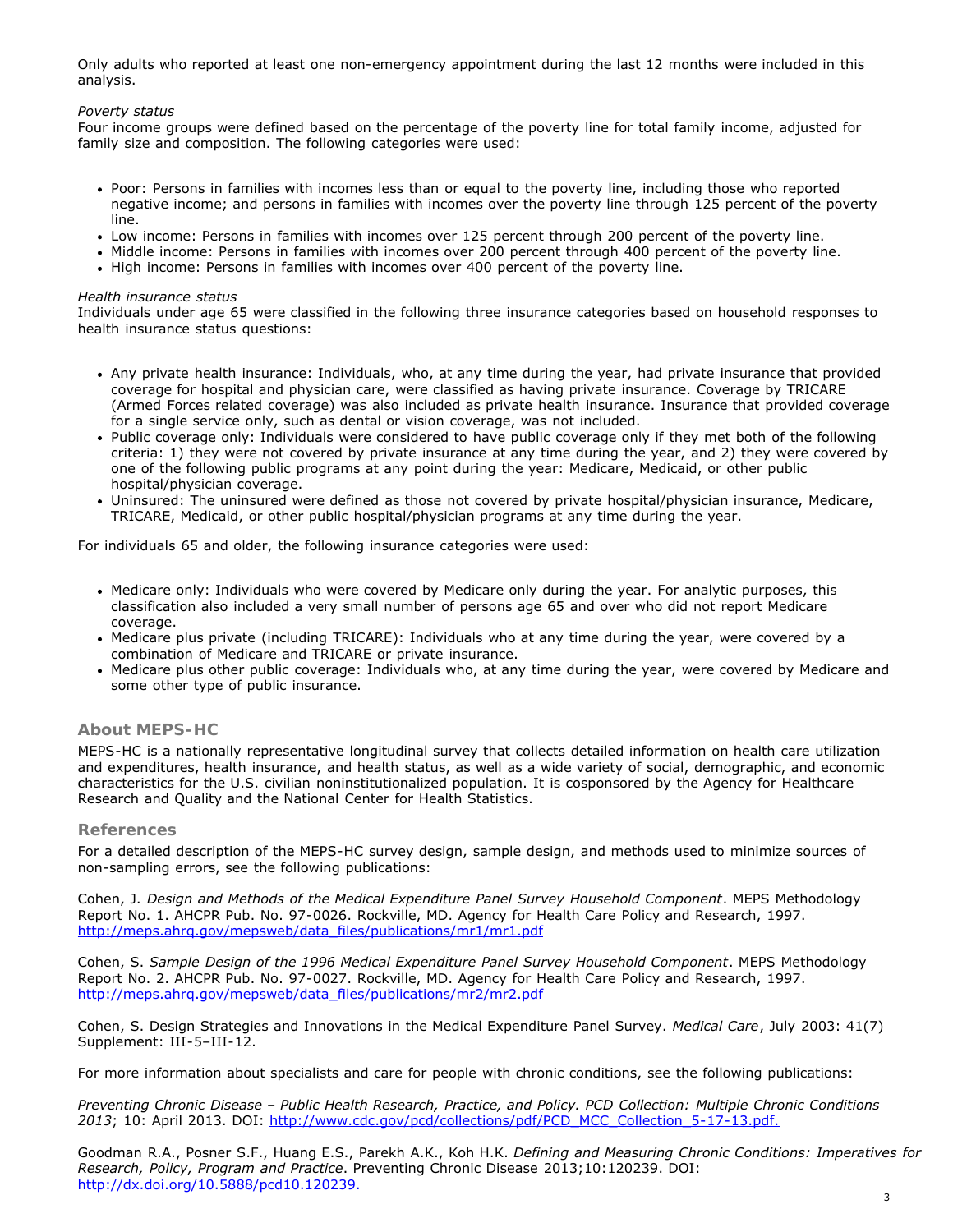CAHPS®: <https://cahps.ahrq.gov/cahps-database/about/index.html>

Respecting patients is associated with more patient-centered communication behaviors in clinical encounters. *Patient Education and Counseling 2015*; Aug 20. pii: S0738-3991(15)30057-4. DOI: 10.1016/j.pec.2015.08.020 <http://www.ncbi.nlm.nih.gov/pubmed/26320821>

**Suggested Citation**

Soni, A. *Experiences with Health Care Providers during Non-Emergency Care among Adults with Multiple Chronic Conditions, U.S. Civilian Noninstitutionalized Population 2012*. Statistical Brief #483. November 2015. Agency for Healthcare Research and Quality, Rockville, MD. [http://www.meps.ahrq.gov/mepsweb/data\\_files/publications/st483/stat483.pdf](http://www.meps.ahrq.gov/mepsweb/data_files/publications/st483/stat483.pdf)

\* \* \*

AHRQ welcomes questions and comments from readers of this publication who are interested in obtaining more information about access, cost, use, financing, and quality of health care in the United States. We also invite you to tell us how you are using this Statistical Brief and other MEPS data and tools and to share suggestions on how MEPS products might be enhanced to further meet your needs. Please email us at MEPSProjectDirector@hhs.ahrg.gov or send a letter to the address below:

Joel W. Cohen, PhD, Director Center for Financing, Access, and Cost Trends Agency for Healthcare Research and Quality 5600 Fishers Lane Rockville, MD 20857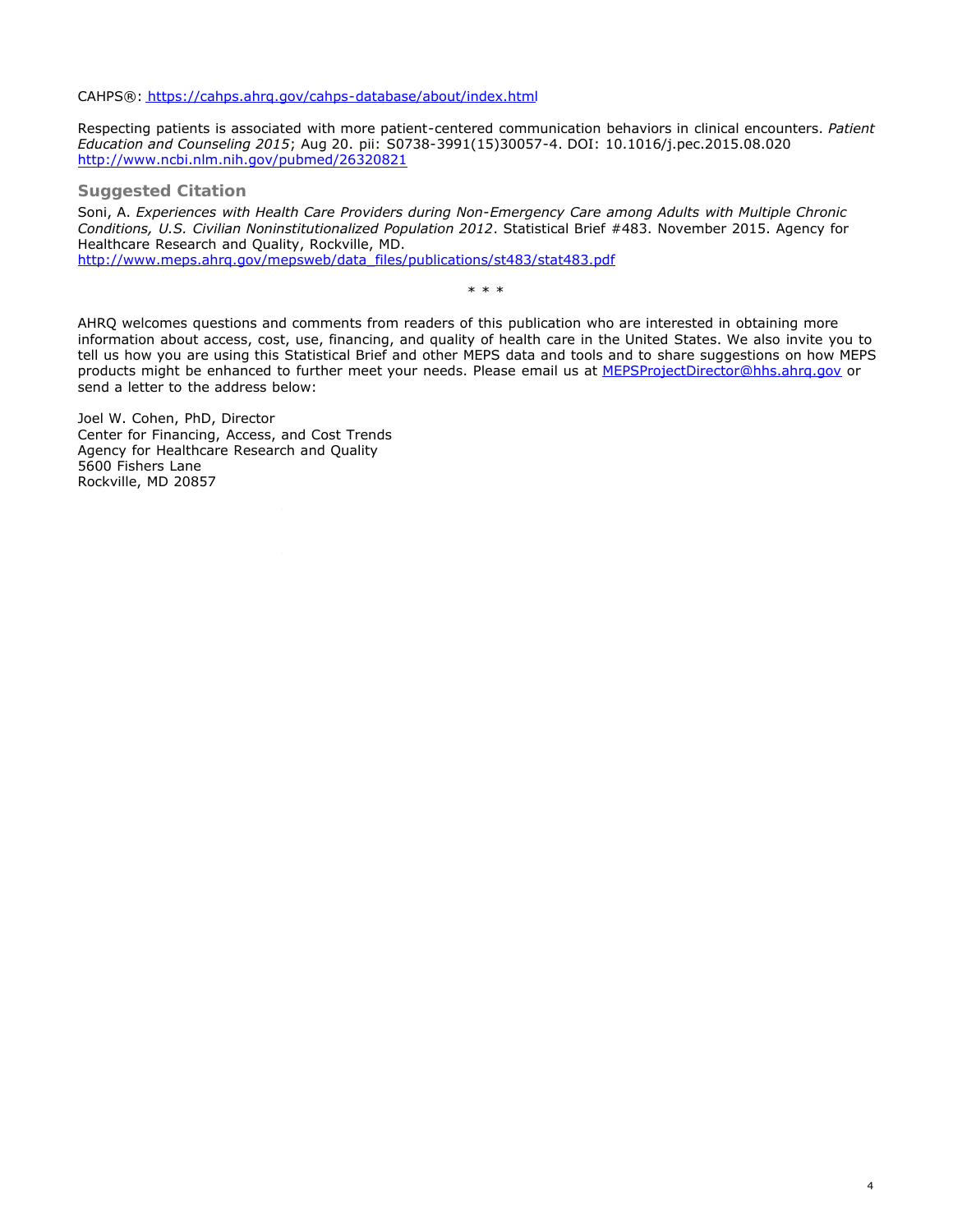

# **Figure 1. Percentage of adults, age 18 and older, with multiple chronic conditions who reported 'always' for four indicators of provider communication, by age, 2012**

 





**18 and older 18-44 45-64 65 and older**

**Explained clearly**

Source: Center for Financing, Access, and Cost Trends, AHRQ, MEPS 2012 Full Year Consolidated Data File (HC-155) using data from *2012 Self-Administered Questionnaire* 



Statistical Brief #483: Experiences with Health Care Providers during Non-Emergency Care among Adults